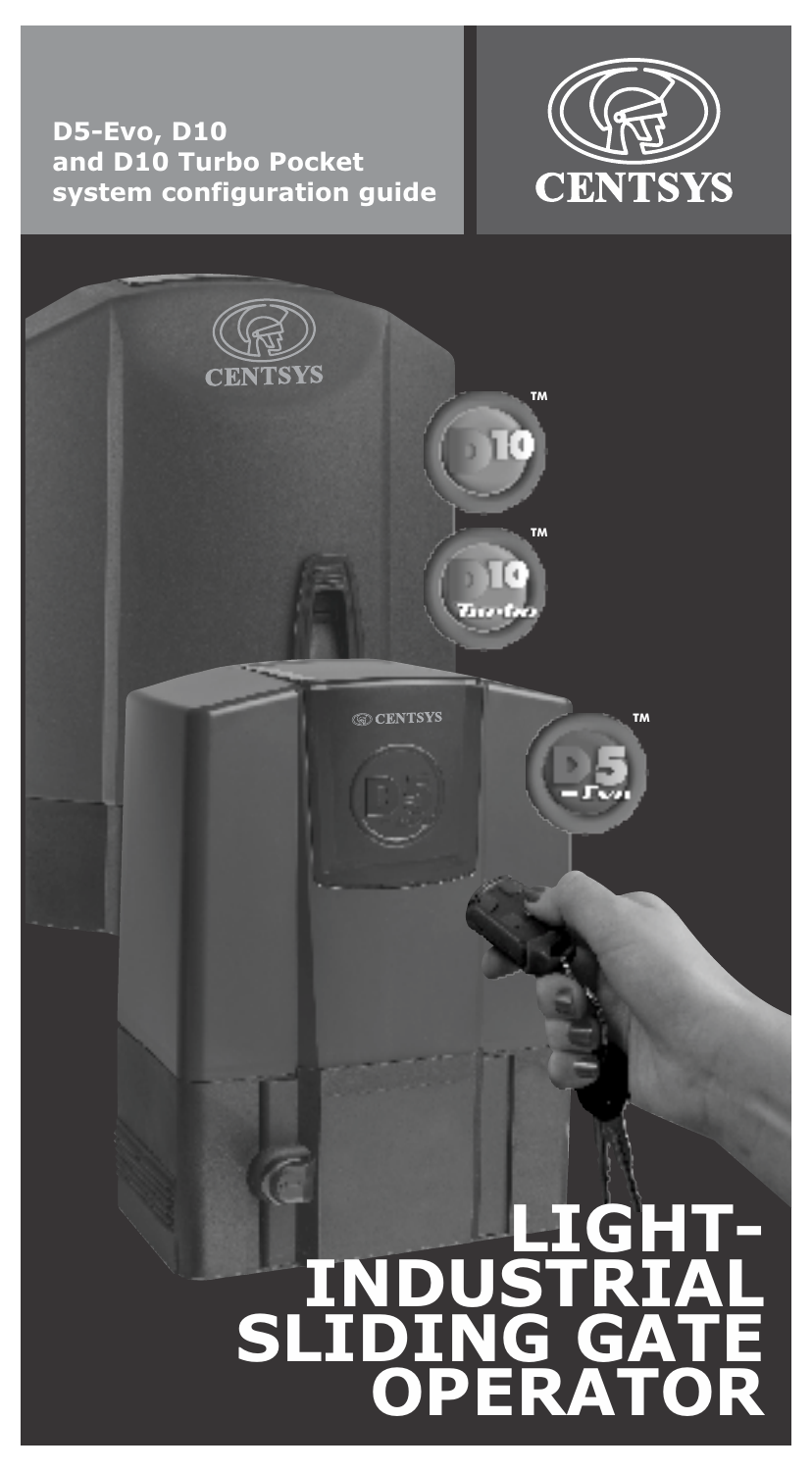

Prior to commissioning the system, please ensure that you<br>have connected the wiring of all components in the system to<br>the controller terminals correctly. Kindly refer to the diagrams<br>provided on the back of this document

### 1. Commissioning the system

- 1. If powering up the system ex-factory, it will request for ex-factory, it will red<br>the operating Profile (Operating Standard) to be set.
	- ZA: Standard profile for South Africa
	- CE: Standard profile for the European Union
	- UL325: Standard profile for the USA, compliant with requirements but not certified



- 2. Select the Profile that will suit the specific region from the list. With this set, the system will automatically proceed to the **Limit Setup Menu**. Follow the onscreen instructions to complete the setup procedure.
- 3. If powering up at any stage after this, push and hold the oblong enter button  $(\bullet)$  for two seconds. Select the **Limits Menu** by enter button and two seconds. Select the **Limits Menu** pressing the enter button  $(\bullet)$ . Follow the onscreen instructions to complete the setup procedure.

## 2. Setting up additional features  $\big\}$

Section 3 below provides the full menu of features that can be set up on the system.

An explanation of each feature is provided in Section 21, **Controller Features** of the full installation manual available on **www.centsys.com.au**

When setting up the **D5-Evo, D10** and **D10 Turbo** system via the LCD display, all the steps that have to be followed are clearly provided via the display. It is only necessary to note the following:

- To get into **Setup Mode**, press the ( $\implies$ ) button for two seconds and follow the instructions provided
- The buttons provided on the controller for navigating the system are not marked because at each step during the setup, the function given to each button is provided on the display
- When not in **Setup Mode**, i.e. **Normal Mode**, the  $($ <sup>o</sup>) button is used as a **test** button for operating the system
- The triangular up or down  $(\bigoplus)$  buttons are used to scroll through the diagnostic screens
- For each feature a **Factory Default Setting** has been programmed into the controller. Referred to as an **Operating Standard** or **Profile**, these defaults have been determined to suit the requirements of the specific region where the installation is being carried out. It is only necessary to change a feature where the<br>default does not suit the installation. When selecting any feature in<br>the menu, details of the current setting stored in the controller are displayed



The schedule of **Factory Defaults** are detailed in the full installation manual, available for download on **www.centsys.com.au**

# 3. Menu navigation map

| Icon |                  | <b>Menu</b>                                                                                                                                              | Sub-menu                      |                                                                                                                                                                                                                                                                                                                                                    |  |
|------|------------------|----------------------------------------------------------------------------------------------------------------------------------------------------------|-------------------------------|----------------------------------------------------------------------------------------------------------------------------------------------------------------------------------------------------------------------------------------------------------------------------------------------------------------------------------------------------|--|
| ⇒⊦   | 1.               | <b>Setting limits</b>                                                                                                                                    |                               | .1. Setup wizard                                                                                                                                                                                                                                                                                                                                   |  |
|      | $\overline{2}$ . | <b>Safety</b><br>2.1. Collision force<br>2.2. Collision count<br>2.3. Alarm output<br>2.4. Lck input as ESTOP<br>2.5. External gate<br>indication status |                               | >> 2.1.1. Opening collision force<br>2.1.2. Closing collision force<br>>> 2.5.1. Indicator output<br>2.5.2. Closed indication<br>2.5.3. Partly closed indication<br>2.5.4. Closing indication<br>2.5.5. Partly open indication<br>2.5.6. Opening indication<br>2.6.7. Open indication<br>2.5.8. Pedestrian indication<br>2.5.9. Unknown indication |  |
|      | 3.               | Autoclose<br>3.1. Autoclose Status<br>3.2. Autoclose Timer<br>3.3. Autoclose Override<br>3.4. Autoclose advanced<br>options                              | $3.4.1$ .<br>3.4.2.<br>3.4.3. | Autoclose fully open<br>Autoclose partly open<br>Autoclose partly closed                                                                                                                                                                                                                                                                           |  |
|      | 4.<br>4.1.       | <b>Modes of Operation</b><br><b>Operating Mode</b>                                                                                                       | 4.1.4. PLC                    | $\lambda$ 4.1.1. Standard Mode<br>4.1.2. Condominium Mode<br>4.1.3. Reversing Mode<br>4.1.5. Deadman Control Mode                                                                                                                                                                                                                                  |  |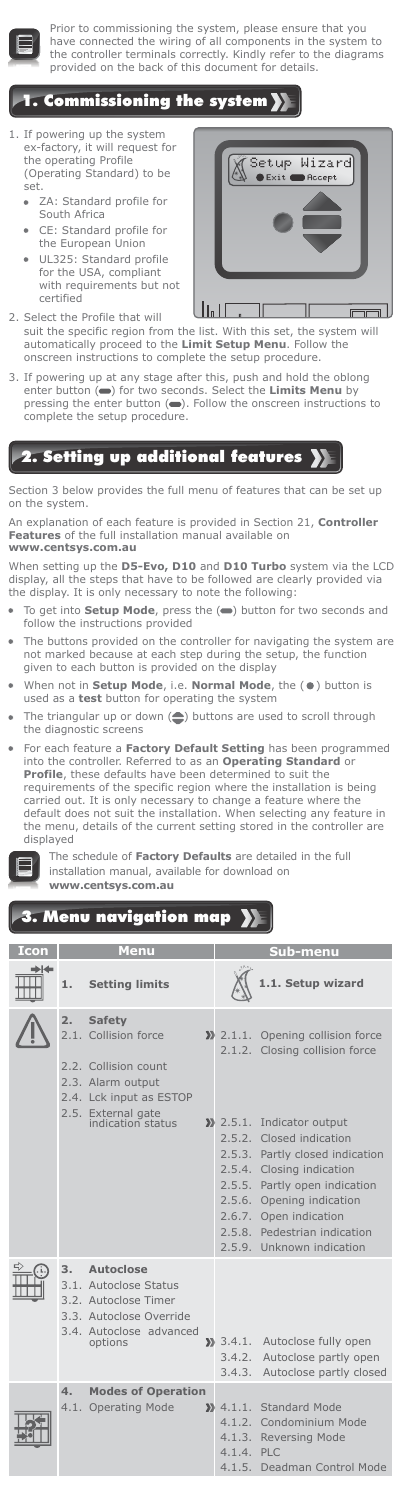| Icon | Menu                                                                                                                                                                                                                            | Sub-menu                                                                                                                                             |  |  |  |
|------|---------------------------------------------------------------------------------------------------------------------------------------------------------------------------------------------------------------------------------|------------------------------------------------------------------------------------------------------------------------------------------------------|--|--|--|
|      | 5.<br><b>Run profile</b><br>5.1. Positive Close Mode                                                                                                                                                                            | >> 5.1.1. Positive Close Mode Status<br>5.1.2. Positive Close Mode Force                                                                             |  |  |  |
|      | 5.2. Pre-open delay<br>5.3. Pre-close delay<br>5.4 Opening speed<br>5.5. Closing speed<br>5.6. Ramp-up distance<br>5.7. Ramp-down distance<br>5.8. TRG stop distance<br>5.9. IRB stop distance<br>5.10. Crawl distance<br>5.11. |                                                                                                                                                      |  |  |  |
|      | <b>Infrared beams</b><br>6.<br>6.1. PIRAC control                                                                                                                                                                               | $\gg 6.1.1$ . PIRAC status<br>6.1.2. Stop on open<br>6.1.2.1.<br>Stop on open<br>status<br>6.1.2.2.<br>Stopping<br>distance                          |  |  |  |
|      | 6.2. IR beam test                                                                                                                                                                                                               | $\lambda$ 6.2.1.<br>On/Off<br>6.2.2.<br>Test beam selection<br>(IRBC; IRBC and<br>IRBO)                                                              |  |  |  |
|      | 6.3. IRBO=IRBC on closing<br>6.4. IR beam alarms                                                                                                                                                                                | >> 6.4.1. Ambush Alarm<br>6.4.1.1. Ambush Alarm<br>on/off<br>6.4.1.2. Broken IRB time                                                                |  |  |  |
|      |                                                                                                                                                                                                                                 | 6.4.2. Break-in Alarm on/off<br>6.4.3. Alarm output selection                                                                                        |  |  |  |
|      | Pedestrian<br>7.<br>7.1. Pedestrian open position<br>7.2. Pedestrian Autoclose time<br>7.3. Pedestrian pre-open delay<br>7.4. Pedestrian pre-close delay                                                                        |                                                                                                                                                      |  |  |  |
|      | <b>Courtesy Light</b><br>8.<br>8.1. Courtesy Light Timer<br>8.2. Light Profile                                                                                                                                                  | >>8.2.1. Courtesy Light<br>8.2.2. Pre-flash A<br>8.2.3. Pre-flash B<br>8.2.4. Pre-flash C                                                            |  |  |  |
|      | 9.<br><b>ChronoGuard</b><br>9.1. Time and date<br>9.2. Time-periods                                                                                                                                                             | >> 9.2.1. Add Time-period<br>9.2.1.1. Auto function<br>9.2.1.2.<br>l ime-bar<br>function<br>9.2.2. Delete Time-period                                |  |  |  |
|      | 9.3. Exclusions                                                                                                                                                                                                                 | 9.2.3. Edit/Review Time-<br>periods<br>>> 9.3.1. Add exclusion<br>9.3.1.1. Auto function<br>9.3.1.2. Time-bar<br>function<br>9.3.2. Delete exclusion |  |  |  |
|      | 9.4. Delete all Time-periods<br>and exclusions                                                                                                                                                                                  | 9.3.3. Edit/Review exclusions                                                                                                                        |  |  |  |
|      | <b>General settings for</b><br>10.<br>D5-Evo and D10<br>10.1.                                                                                                                                                                   |                                                                                                                                                      |  |  |  |
|      | Operating standard<br>(ZA; CE; UL325)<br>10.2.                                                                                                                                                                                  | >> 10.2.1. Factory defaults<br>10.2.2. Delete all remotes<br>10.2.3. Delete all Time-periods<br>and exclusions<br>10.2.4. Reset all                  |  |  |  |
|      | 10.3.<br>Diagnostic screen<br>on/off<br>10.4.<br><b>Test</b><br>button disabled/enabled                                                                                                                                         |                                                                                                                                                      |  |  |  |
|      | <b>General settings for</b><br>10.<br>D10 Turbo<br>D <sub>10</sub><br>10.1.<br>Turbo select<br>10.2.<br>Operating standard<br>(ZA; CE; UL325)<br>10.3.<br>10.4.<br>Diagnostic screen                                            | $\gg 10.3.1$ . Factory defaults<br>10.3.2. Delete all remotes<br>10.3.3. Delete all Time-periods<br>and exclusions<br>10.3.4. Reset all              |  |  |  |
|      | on/off<br>Test<br>10.5.<br>button disabled/enabled<br>10.6.                                                                                                                                                                     |                                                                                                                                                      |  |  |  |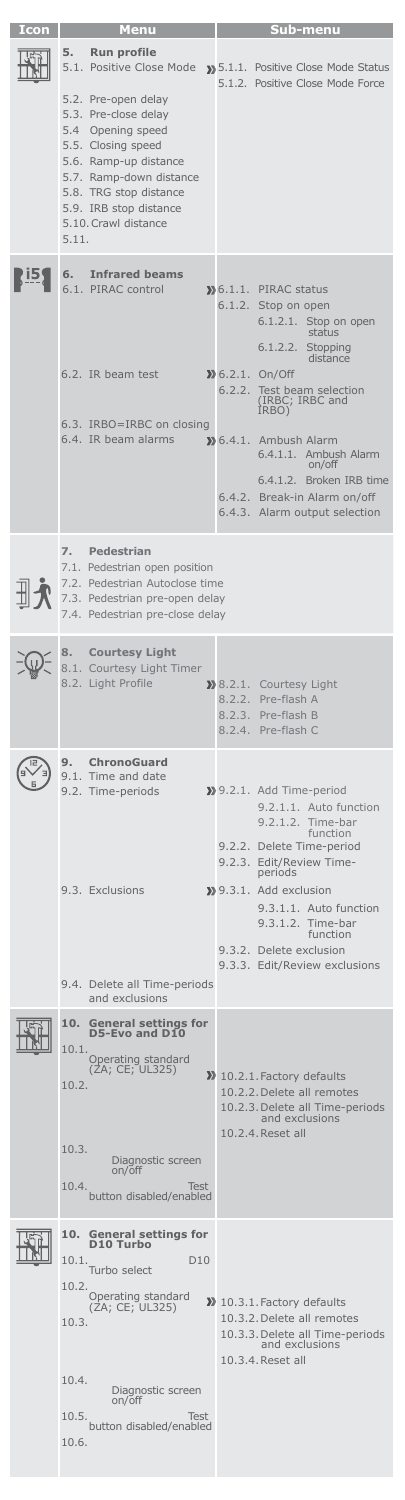|                      | 11. Remote controls                                      |                                      |
|----------------------|----------------------------------------------------------|--------------------------------------|
|                      | Press button of<br>valid transmitter<br>(if menu locked) |                                      |
| 11.1.<br>Add remotes |                                                          |                                      |
|                      |                                                          | $\sum$ 11.2.1. Delete remote by ID   |
| 11.2.                |                                                          | 11.2.2. Delete remote button         |
|                      |                                                          | 11.2.3. Delete remote by<br>button   |
|                      |                                                          | 11.2.4. Delete-Not-present<br>On/Off |
|                      |                                                          | 11.2.5. Delete all remotes           |
| 11.3.                | Edit remote button                                       |                                      |
| 11.4.                | Autolearn                                                |                                      |
| 11.5.                | Lock Tx menu                                             |                                      |
| 11.6.                | Onboard receiver<br>enable/disable                       |                                      |

# 4. LCD display >>

The LCD display shows useful information regarding the status of the system.



### **1. Battery icon**

Indicates the state of charge of the battery.

- Four solid bars = full capacity
- Two solid bars = 50% capacity
- $\bullet$  No solid bars, with the icon flashing = battery empty

#### **2. Mains icon**

Displays the presence or absence of mains voltage:

- $\bullet$  Plug solid = mains present and battery charging
- Plug hollow and flashing = No mains present and battery not charging

#### **3. Autoclose information**

- Displays the state of the Autoclose function
- Displays OFF if Autoclose is not selected
- OVR if Autoclose is overridden, and the remaining Autoclose time if Autoclose is active
- POVR indicates that the PIRAC option is overriden

#### **4. Pillar light information**

- Displays the remaining light time if Courtesy Light Mode is selected
- Pre-flashing Mode is displayed if Pre-flash is selected
- LIT will be indicated if the pillar light has been turned on permanently
- **5. Onboard receiver information** Displays the current input being activated by the onboard receiver.
- **6. Status information** Displays useful information regarding the status of the gate.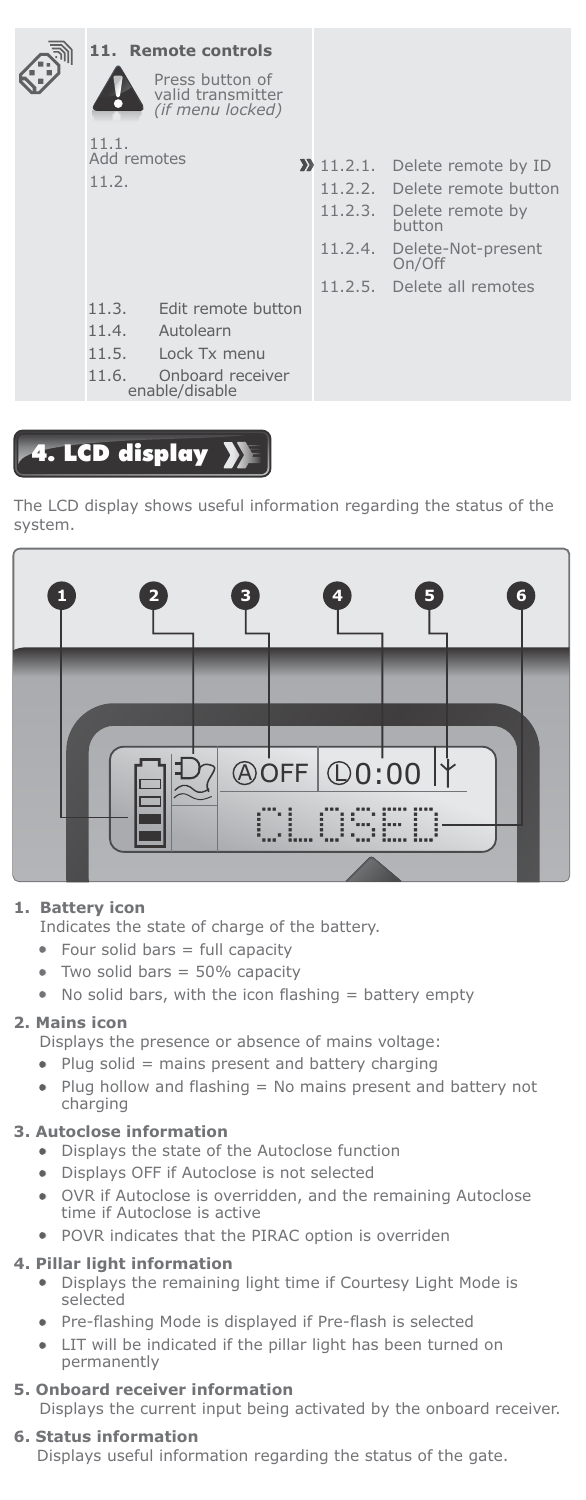# 5. Diagnostic LEDs

The **D5-Evo, D10** and **D10 Turbo** controllers have a series of diagnostic LEDs which indicate the state of the inputs.

Normally-open inputs are indicated by a **red** LED, and normally-closed inputs by a **green** LED.

An illuminated **red** LED indicates that the signal is present (e.g. intercom button pressed), while a non-illuminated **green** LED indicates that the signal is absent (e.g. IRB broken).







A warning buzzer will sound (where applicable) as per the table below: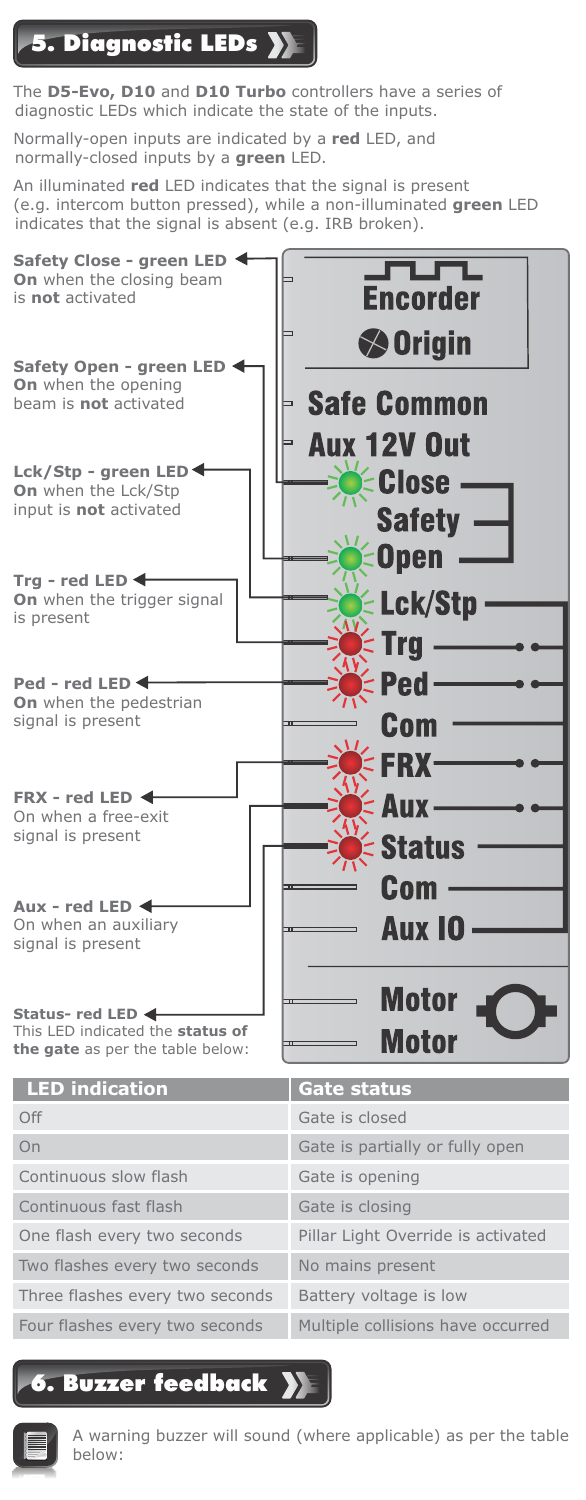| <b>Inhibitor name</b> | <b>Priority</b> | <b>Number of beeps</b>                                  | <b>Fault type</b>  | Gate<br>continues<br>to operate | User can<br>correct<br>error |
|-----------------------|-----------------|---------------------------------------------------------|--------------------|---------------------------------|------------------------------|
| Break-in alarm        | 1               | Continuous tone for 30 seconds                          | Alarm              | N/A                             | N/A                          |
| Ambush alarm          | $\overline{2}$  | Continuous tone until IRBs are cleared                  | Alarm              | N/A                             | N/A                          |
| Multiple collision    | $\overline{4}$  | Periodic until condition is cleared by user (500/500ms) | Collision          | <b>No</b>                       | Yes                          |
| <b>Battery low</b>    | 3               | Three beeps periodically for 30 seconds                 | Power system fault | Yes*                            | Yes                          |
| Auxiliary overload    | 5               | Five beeps periodically for 30 seconds                  | Hardware           | <b>No</b>                       | <b>No</b>                    |
| Holiday Lockout       | 6               | One beep periodically for 30 seconds                    | User               | <b>No</b>                       | Yes                          |
| Emergency stop        | 7               | One beep periodically for 30 seconds                    | User               | <b>No</b>                       | Yes                          |
| Time-barring          | 8               | One beep periodically for 5 seconds                     | User               | <b>No</b>                       | Yes                          |
| No limits set         | 9               | Three short beeps for 5 seconds                         | Lost               | <b>No</b>                       | Yes                          |
| Mains failure         | 10              | Two beeps periodically for 30 seconds                   | Power system fault | Yes                             | Yes                          |
| Beams broken (any)    | 11              | One beep periodically for 30 seconds                    | User               | <b>No</b>                       | Yes                          |
| Beams failure         | 12              | Five beeps periodically for 30 seconds                  | Hardware           | <b>No</b>                       | <b>No</b>                    |
| DOSS disconnected     | 13              | Five beeps periodically for 30 seconds                  | Hardware           | <b>No</b>                       | <b>No</b>                    |
| Fuse blown            | 14              | Five beeps periodically for 30 seconds                  | Hardware           | <b>No</b>                       | Yes                          |
| Motor disconnected    | 15              | Five beeps periodically for 30 seconds                  | Hardware           | <b>No</b>                       | Yes                          |
| Bridge damaged        | 16              | Five beeps periodically for 30 seconds                  | Hardware           | No                              | <b>No</b>                    |
| Gate stalled          | 17              | Four beeps periodically for 10 seconds                  | Collision          | <b>No</b>                       | Yes                          |
| No magnet detected    | 18              | Periodic while gate runs (500m/500ms)                   | Lost               | Yes                             | Yes                          |

Gate will close fully and then shut down for two minutes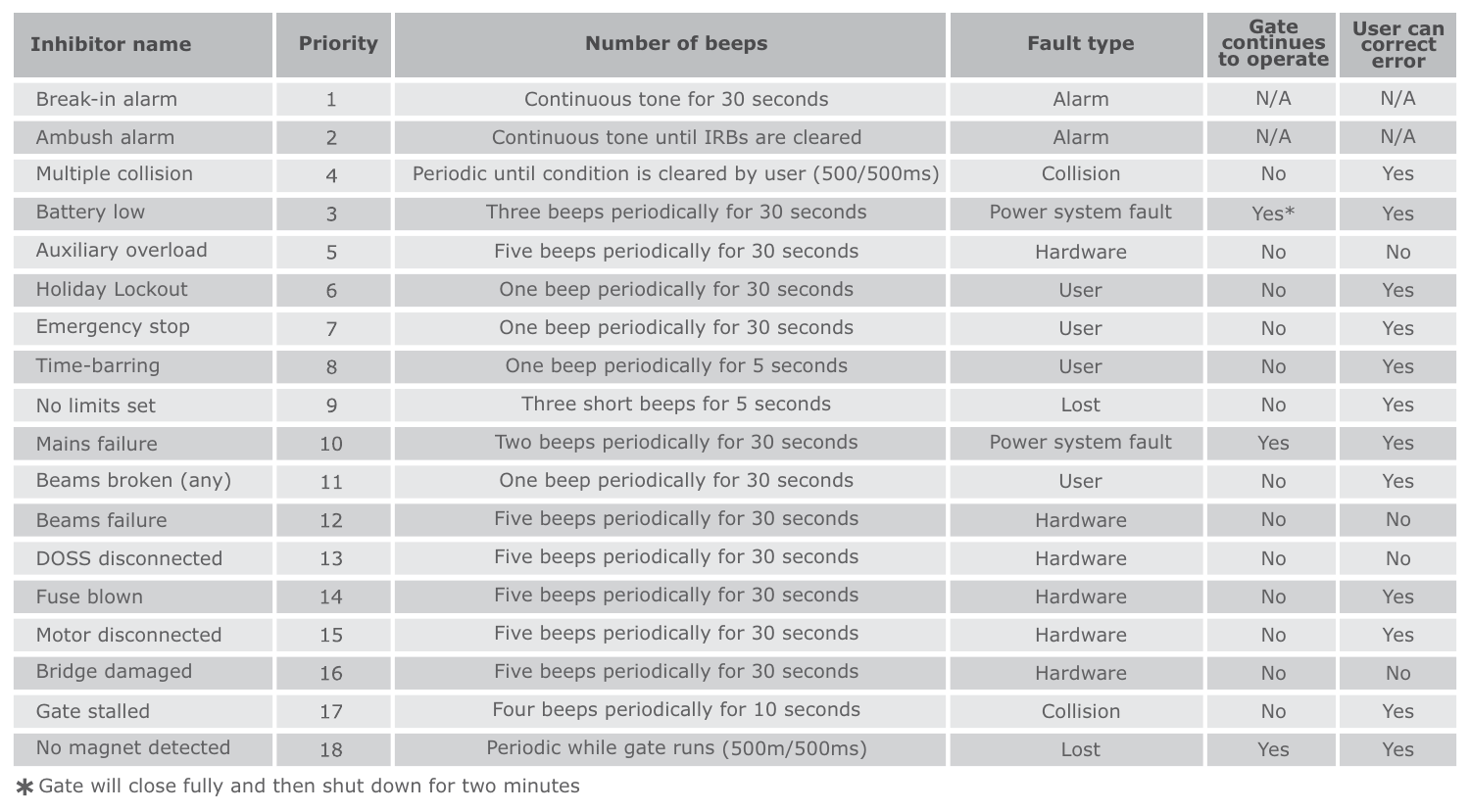#### **Electrical setup**  $\mathbf{y}$



**1. Always check that the circuit breaker in the electrical panel is in the OFF position, and that all high voltage circuits (more than 42.4V) are completely isolated from the mains supply before doing any work.**

- **2. Ensure that all low voltage systems (less than 42.4V) are suitably protected from damage, by disconnecting all sources of power such as chargers and batteries before doing any work.**
- **3. All electrical work must be carried out according to the requirements of all applicable local electrical codes. (It is recommended that a licensed electrical contractor perform such work).**

### **Connect all wiring**

Connect the controller to the required input and output devices as per the wiring diagram on the right hand side.

### 8. Description of terminal functions

| Light/Light         | Pillar light connection.<br>(A normally-open potential-free input)                                                                                                                                                        |
|---------------------|---------------------------------------------------------------------------------------------------------------------------------------------------------------------------------------------------------------------------|
| <b>Safe Common</b>  | Used for switching the power supply to the safety<br>beams, if automatic beam testing is required                                                                                                                         |
| Aux 12V Out         | <b>Auxiliary power connection.</b><br>Provides +12V DC supply for auxiliary equipment<br>such as a radio receiver, photo cells, etc. It is<br>electronically limited to 300mA                                             |
| <b>Safety Close</b> | Closing beam safety input.<br>(A normally-closed potential-free input)                                                                                                                                                    |
| <b>Safety Open</b>  | Opening beam safety input.<br>(A normally-closed potential-free input)                                                                                                                                                    |
| Lck/Stp             | Holiday Lockout or emergency stop input.<br>(A normally-closed potential-free input)                                                                                                                                      |
| Trg                 | Trigger input.<br>(A normally-open potential-free input)                                                                                                                                                                  |
| <b>FRX</b>          | Free-exit input.<br>(A normally-open potential-free input)                                                                                                                                                                |
| Aux                 | Activates the pillar light relay.<br>(A normally-open potential-free input)                                                                                                                                               |
| Ped                 | Pedestrian opening input.<br>(A normally-open potential-free input)                                                                                                                                                       |
| Com                 | Common termination point.<br>All trigger signals, etc. have their return path to one<br>of the Com terminals                                                                                                              |
| <b>Status</b>       | External gate status indicator.<br>(A low current output signal). An output terminal<br>which provides a low current drive (approx. 4,5V<br>DC, 20mA) to a LED which can be used to indicate<br>the gate status remotely) |
| Aux IO              | The Aux IO terminal provides an open collector<br>output which can be used for alarm or auto function<br>purposes                                                                                                         |
| Motor               | Motor output<br>D5-Evo - connects to the black motor wire<br>D10/D10 Turbo - connects to the blue or black<br>motor wire                                                                                                  |
| Motor               | Motor output<br>D5-Evo - connects to the blue motor wire<br>D10/D10 Turbo - connects to there orange or red<br>motor wire                                                                                                 |
| $12V/24 + 0$        | Positive battery connection.<br>Battery terminal normally indicated as $+$ or<br>red (right hand battery)                                                                                                                 |
| $12V/24 - O$        | <b>Negative battery connection.</b><br>Battery terminal normally indicated as - or<br><b>black</b> (left hand battery)                                                                                                    |
| Ο                   | 12V/24V this will either be 12V or 24V depending on the motor<br>voltage of the operator                                                                                                                                  |
| <b>K</b> Latched    | A switch that remains in a connected or<br>disconnected state similar to a standard light switch                                                                                                                          |
| Non-Latched         | A switch that momentarily makes contact, and may<br>be spring loaded similar to a push button door step                                                                                                                   |

#### 9. Installation handover  $\overline{\bm{\Sigma}}$

Once the installation has been successfully completed and tested, it is important for the installer to explain the operation and safety requirements of the system.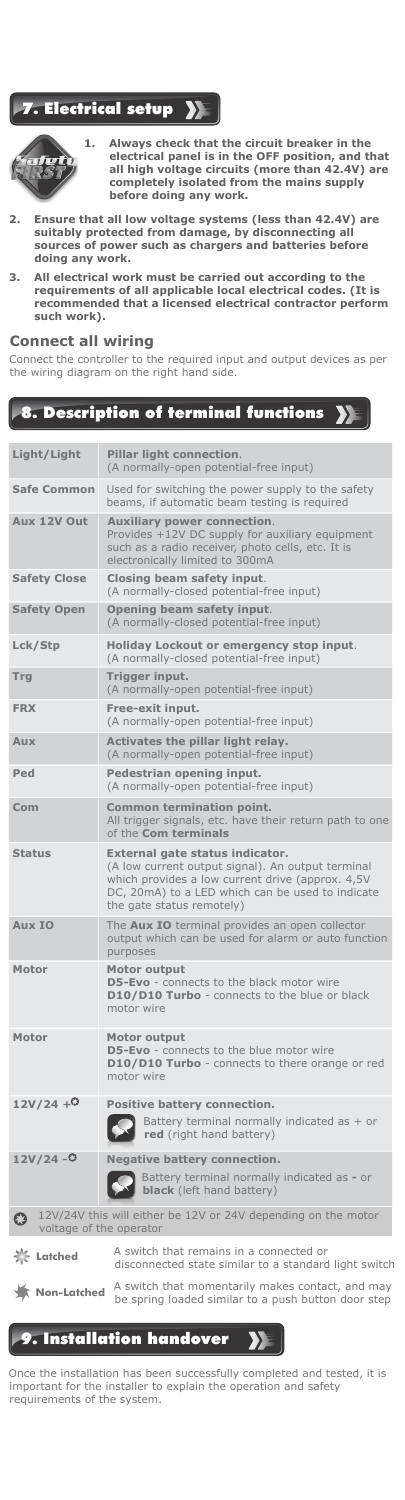